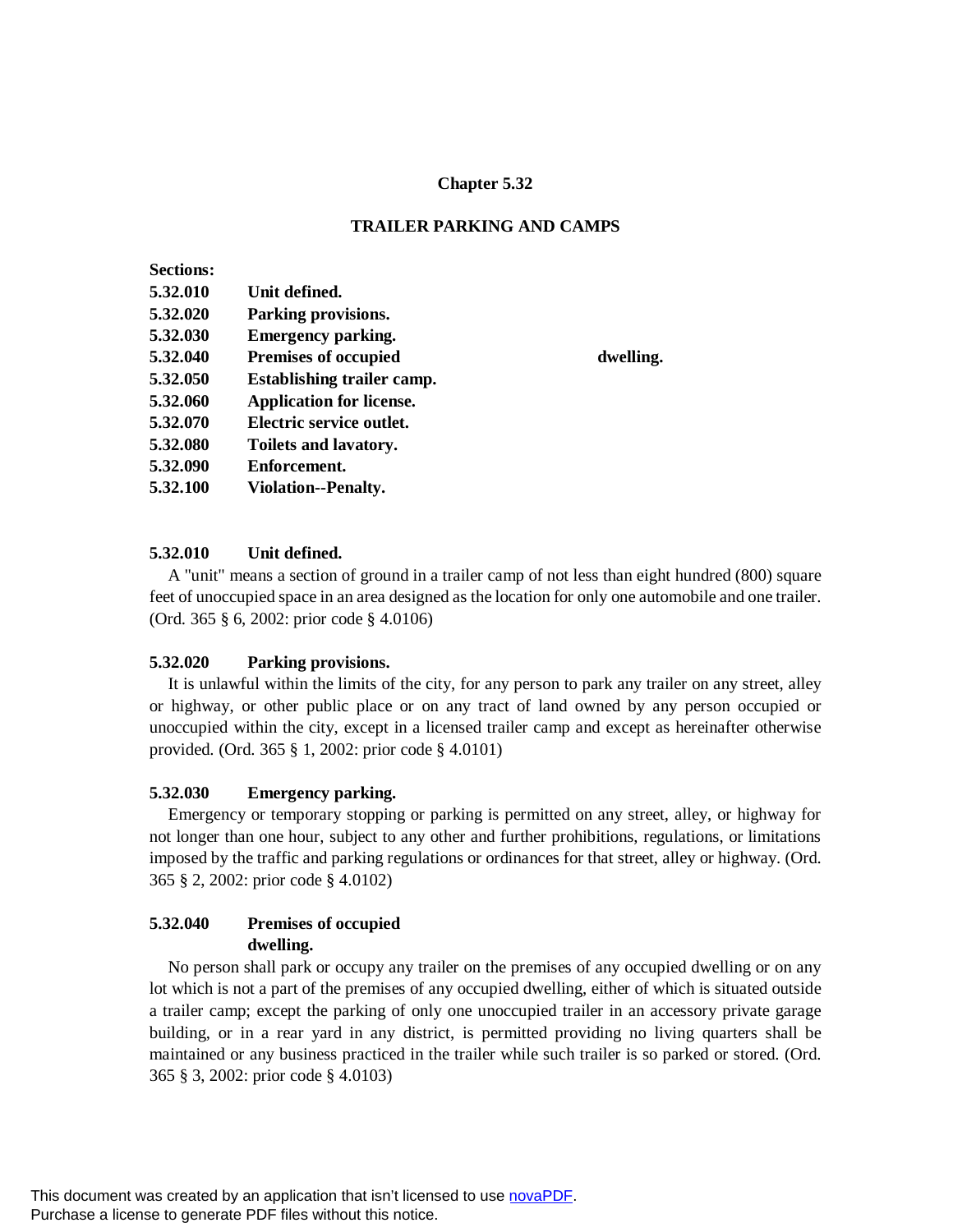# **5.32.050 Establishing trailer camp.**

It is unlawful for any person to establish, operate or maintain, permit to be established, operated or maintained upon any property owned or controlled by him, a trailer camp within the limits of the city, without having first secured a license therefore and for each of them from the common council of the city acting as board of health. Such license shall expire one year from the date of issuance, but may be renewed from time to time, upon such showing as may be required by the common council. (Ord. 365 § 4, 2002: prior code § 4.0104)

## **5.32.060 Application for license.**

The application for license and renewal thereof shall be filed with the city auditor and be accompanied by a fee of five dollars for each unit with a cap of five hundred dollars (\$500.00) per park owner, in the existing or proposed trailer camp. The application for license or renewal shall include the name and address of the owner in fee of the tract and a legal description of the premises on which the trailer camp is or will be located. The application shall further disclose such additional pertinent facts as the common council may determine. (Ord. 365 § 5, 2002: prior code § 4.0105)

## **5.32.070 Electric service outlet.**

Every unit shall be furnished with an electric service outlet and an adequate supply of pure water furnished through a pipe distribution system with supply faucets located not more than two hundred (200) feet from any unit. (Ord. 365 § 7, 2002: prior code § 4.0107)

## **5.32.080 Toilets and lavatory.**

Every trailer camp shall have erected thereon at a distance not greater than two hundred (200) feet from any unit it is designed to serve, a suitable building for housing toilets and lavatories. There shall be provided separate toilet rooms for each sex in the ratio of two toilets for each eight units or fraction thereof. Toilet rooms shall contain lavatory in the ratio of one lavatory to every two or less water closets. (Ord. 365 § 8, 2002: prior code § 4.0108)

## **5.32.090 Enforcement.**

It is hereby made the duty of the common council to enforce the provisions of this chapter as prescribed herein or such provisions as may hereafter be enacted, and for the purpose of securing such enforcement any officer or employee of the city is authorized to enter such premises on which any automobile trailers are located or are about to be located and inspect the same and all accommodations connected therewith at any reasonable time pursuant to Chapter 1.12. The common council is further authorized to issue orders granting, renewing and revoking such permits and licenses as are provided for in accordance with the provisions hereof. (Ord. 365 § 9, 2002: prior code § 4.0109)

## **5.32.100 Violation--Penalty.**

Any person found guilty of violating any provisions of this chapter shall be deemed guilty of a misdemeanor and shall be fined a maximum of Five Hundred Dollars (\$500.00), and every day